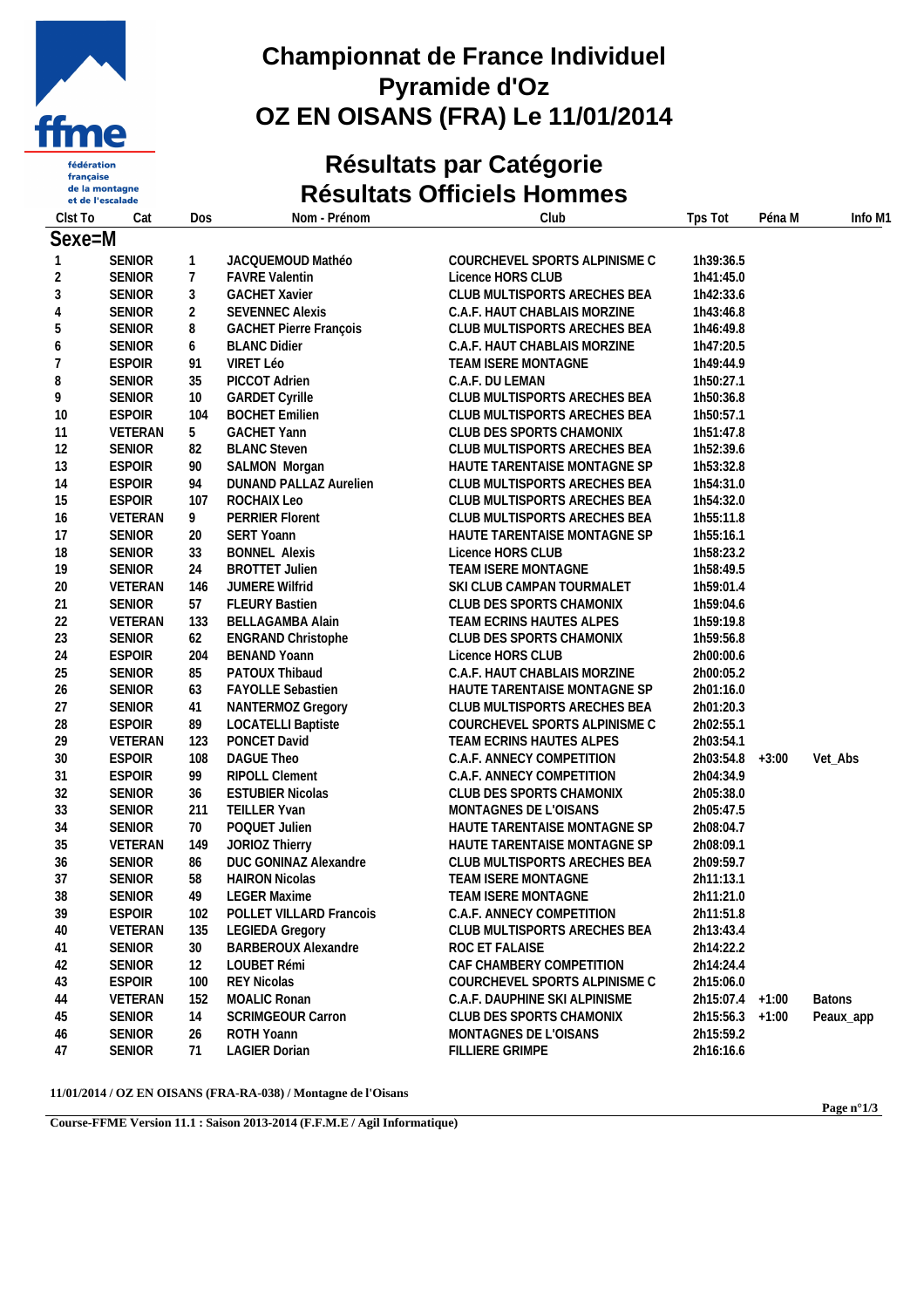| Clst To  | Cat            | Dos | Nom - Prénom                      | Club                                         | Tps Tot                | Péna M Info M1 |               |  |
|----------|----------------|-----|-----------------------------------|----------------------------------------------|------------------------|----------------|---------------|--|
| 48       | <b>VETERAN</b> | 140 | <b>FORTE Frederic</b>             | <b>MONTAGNES DE L'OISANS</b>                 | 2h18:06.3              |                |               |  |
| 49       | <b>SENIOR</b>  | 74  | <b>GIRARDO Francois Xavier</b>    | HAUTE TARENTAISE MONTAGNE SP                 | 2h19:04.0              |                |               |  |
| 50       | <b>SENIOR</b>  | 75  | <b>DUPERIER Bertrand</b>          | Licence HORS CLUB                            | 2h21:14.6              |                |               |  |
| 51       | <b>ESPOIR</b>  | 110 | MONNEREAU Florian                 | LUCHON HAUTE MONTAGNE                        | 2h21:18.4              |                |               |  |
| 52       | <b>SENIOR</b>  | 60  | LE BAHER Samuel                   | BELLES GRIMPES EN BELLEDONNE                 | 2h23:06.6              |                |               |  |
| 53       | VETERAN        | 136 | <b>GIRODON Nicolas</b>            | CLUB MULTISPORTS ARECHES BEA                 | 2h23:49.8              |                |               |  |
| 54       | <b>SENIOR</b>  | 40  | <b>BOUZON Lionel</b>              | BELLES GRIMPES EN BELLEDONNE                 | 2h24:43.7              |                |               |  |
| 55       | <b>ESPOIR</b>  | 206 | <b>BAUDIN Robin</b>               | CLUB MULTISPORTS ARECHES BEA                 | 2h25:35.4              |                |               |  |
| 56       | VETERAN        | 130 | VIOUD Jérôme                      | BELLES GRIMPES EN BELLEDONNE                 | 2h26:09.9              |                |               |  |
| 57       | <b>ESPOIR</b>  | 93  | MARQUIS Robin                     | C.A.F. ANNECY COMPETITION                    | 2h26:16.5              |                |               |  |
| 58       | VETERAN        | 203 | FERRAND David                     | Licence HORS CLUB                            | 2h26:56.7              |                |               |  |
| 59       | <b>SENIOR</b>  | 59  | <b>BOCQUET Clement</b>            | CLUB MULTISPORTS ARECHES BEA                 | 2h30:44.4              |                |               |  |
| 60       | VETERAN        | 115 | RIGAUD Daniel                     | CAF CHAMBERY COMPETITION                     | 2h31:28.6              |                |               |  |
| 61       | <b>SENIOR</b>  | 56  | LE COGUIC Thibaud                 | C.S.A. 27ème B.C.A. Montagne E               | 2h31:43.4              |                |               |  |
| 62       | <b>SENIOR</b>  | 66  | THIBAULT Guillaume                | ASO NTN-SNR                                  | 2h32:15.9              |                |               |  |
| 63       | <b>SENIOR</b>  | 34  | MAZAN Frédéri                     | CORBIER SKI-ALPINISME                        | 2h33:21.8              |                |               |  |
| 64       | <b>SENIOR</b>  | 37  | MONTABONE Thibaud                 | Licence HORS CLUB                            | 2h33:59.6              |                |               |  |
|          | SENIOR         | 76  | <b>MULLIEZ Olivier</b>            | ASO NTN-SNR                                  | 2h34:34.0              |                |               |  |
| 65       | VETERAN        | 114 | <b>BARBIER Emmanuel</b>           | BELLES GRIMPES EN BELLEDONNE                 | 2h35:28.1              |                |               |  |
| 66<br>67 | VETERAN        | 119 | CAPRON Alain                      | MONTAGNES DE L'OISANS                        | 2h35:55.4              |                |               |  |
|          | SENIOR         | 23  | <b>GOYER Julien</b>               | GEMSA - GRENOBLE ESCALADE MO                 | 2h36:09.4              |                |               |  |
| 68<br>69 | <b>SENIOR</b>  | 15  | MARCONNET Laurent                 | C.S.A. 27ème B.C.A. Montagne E               | 2h36:18.7              |                |               |  |
|          | VETERAN        | 153 |                                   | C.A.F. DAUPHINE SKI ALPINISME                |                        |                |               |  |
| 70       | <b>ESPOIR</b>  | 88  | RENAUD Christophe<br>PUEYO Thomas |                                              | 2h38:53.5              |                |               |  |
| 71       | VETERAN        |     |                                   | TEAM ISERE MONTAGNE<br>MONTAGNES DE L'OISANS | 2h41:51.3<br>2h43:39.4 |                |               |  |
| 72       |                | 148 | SCOGNAMILLO Stephane              |                                              |                        |                |               |  |
| 73       | <b>ESPOIR</b>  | 106 | <b>GACHET Yvon</b>                | CLUB MULTISPORTS ARECHES BEA                 | 2h43:56.7              |                |               |  |
| 74       | <b>ESPOIR</b>  | 105 | LIOTARD Alexandre                 | CAF CHAMBERY COMPETITION                     | 2h45:41.0              |                |               |  |
| 75       | VETERAN        | 143 | <b>BAYLE Olivier</b>              | C.P.L.V.R. - XTT RAID 63                     | 2h45:50.3              |                |               |  |
| 76       | SENIOR         | 44  | STEPHAN Quentin                   | CLUB DES SPORTS CHAMONIX                     | 2h45:51.2              |                |               |  |
| 77       | VETERAN        | 132 | <b>BERTOLINI Richard</b>          | CLUB DES SPORTS CHAMONIX                     | 2h48:32.7 +1:00        |                | <b>Batons</b> |  |
| 78       | VETERAN        | 141 | <b>BAGNERES Olivier</b>           | C.A.F. DAUPHINE SKI ALPINISME                | 2h49:20.7 +1:00        |                | <b>Batons</b> |  |
| 79       | VETERAN        | 125 | <b>GANDER Alain</b>               | CLUB DES SPORTS CHAMONIX                     | 2h51:35.1              |                |               |  |
| 80       | VETERAN        | 131 | <b>BOIVIN Christophe</b>          | C.P.L.V.R. - XTT RAID 63                     | 2h56:27.4              |                |               |  |
| -81      | VETERAN        | 138 | <b>DELAUNAY Michel</b>            | C.P.L.V.R. - XTT RAID 63                     | 3h00:02.0              |                |               |  |
| 82       | VETERAN        | 145 | <b>TALOUD Pierre Yves</b>         | TEAM ISERE MONTAGNE                          | 3h00:07.0              |                |               |  |
| 83       | VETERAN        | 122 | ROWDO Philippe                    | C.P.L.V.R. - XTT RAID 63                     | 3h00:11.0              |                |               |  |
| 84       | VETERAN        | 116 | RICHIER Lilian                    | ENTENTE SPORTIVE RENAULT SECT                | 3h00:12.0              |                |               |  |
| 85       | <b>SENIOR</b>  | 21  | DOSSIN Sylvain                    | CLUB DES SPORTS CHAMONIX                     | 3h00:13.0              |                |               |  |
| 86       | <b>SENIOR</b>  | 73  | <b>GARETA Olivier</b>             | BRIANCON ESCALADE                            | 3h00:16.0              |                |               |  |
| 87       | VETERAN        | 142 | JOURNET Freddy                    | TEAM ISERE MONTAGNE                          | 3h00:17.0              |                |               |  |
| 88       | <b>SENIOR</b>  | 72  | <b>VERNEY Eric</b>                | MJC VAUGNERAY                                | 3h00:20.0              |                |               |  |
|          | <b>ESPOIR</b>  | 97  | LOISEL Etienne                    | CAF CHAMBERY COMPETITION                     | Abd                    |                |               |  |
|          | <b>SENIOR</b>  | 55  | <b>BLANC Pierre</b>               | C.P.L.V.R. - XTT RAID 63                     | Abd                    |                |               |  |
|          | <b>ESPOIR</b>  | 95  | PERNET Germain                    | C.A.F. HAUT CHABLAIS MORZINE                 | Abd                    |                |               |  |
|          | <b>ESPOIR</b>  | 92  | <b>CHAMOUX Maxime</b>             | CLUB DES SPORTS CHAMONIX                     | Abd                    |                |               |  |
|          | SENIOR         | 205 | <b>LACOSTE David</b>              | HAUTE TARENTAISE MONTAGNE SP                 | Abd                    |                |               |  |
|          | <b>SENIOR</b>  | 84  | LE PROVOST Florentin              | TEAM ISERE MONTAGNE                          | Abs                    |                |               |  |
|          | <b>SENIOR</b>  | 77  | SUCIU Ionel                       | CLUB DES SPORTS CHAMONIX                     | Abd                    |                |               |  |
|          | VETERAN        | 127 | JEU Sebastien                     | LES BALADINS DU BATONIEN                     | Abs                    |                |               |  |
|          | SENIOR         | 32  | <b>BLANC Philippe</b>             | C.A.F. HAUT CHABLAIS MORZINE                 | Abd                    |                |               |  |
|          | SENIOR         | 68  | MOTTIEZ Guillaume                 | CLUB SKI ALPINISME DU VAL D'AB               | Abd                    |                |               |  |
|          | VETERAN        | 118 | <b>COLMARD Jean Louis</b>         | MONTAGNES DE L'OISANS                        | Abs                    |                |               |  |
|          | <b>SENIOR</b>  | 64  | LORET Jérémy                      | C.A.F. ALBERTVILLE                           | Abd                    |                |               |  |
|          | <b>ESPOIR</b>  | 113 | DANIOU Julien                     | C.S.A. 27ème B.C.A. Montagne E               | Abd                    |                |               |  |
|          | <b>ESPOIR</b>  | 111 | PORTANIER Tony                    | COURCHEVEL SPORTS ALPINISME C                | Abd                    |                |               |  |
|          | <b>SENIOR</b>  | 25  | <b>GAUDRY Loic</b>                | BELLES GRIMPES EN BELLEDONNE                 | Abd                    |                |               |  |

**11/01/2014 / OZ EN OISANS (FRA-RA-038) / Montagne de l'Oisans**

**Course-FFME Version 11.1 : Saison 2013-2014 (F.F.M.E / Agil Informatique)**

**Page n°2/3**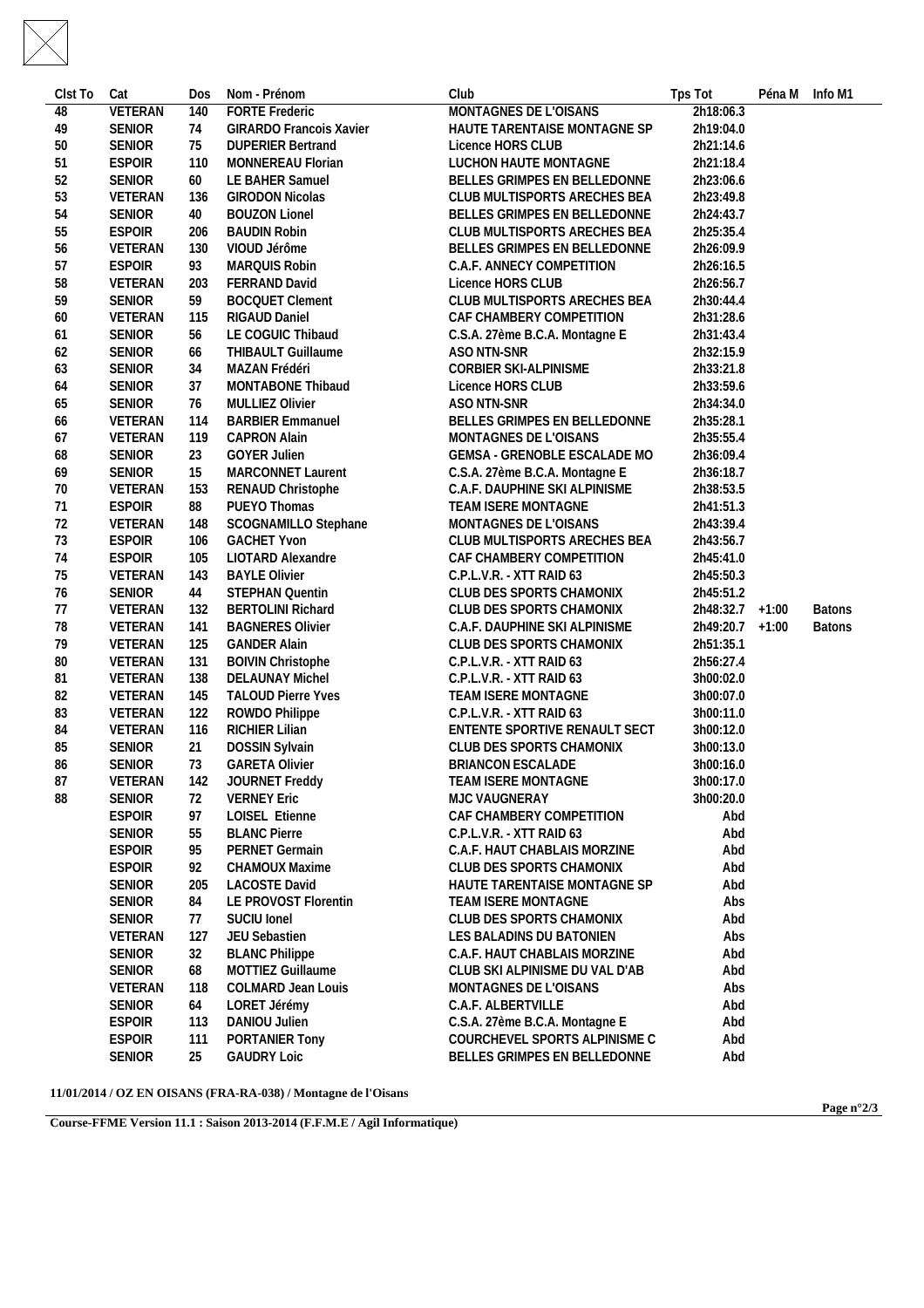

| Clst To | Cat           | Dos | Nom - Prénom             | Club                            | Tps Tot |     | Péna M | Info M1 |  |
|---------|---------------|-----|--------------------------|---------------------------------|---------|-----|--------|---------|--|
|         | <b>ESPOIR</b> | 103 | <b>FRISON ROCHE Carl</b> | CLUB MULTISPORTS ARECHES BEA    |         | Abd |        |         |  |
|         | ESPOIR        | 101 | HIRSCH Idris             | C.A.F. DU LEMAN                 |         | Abd |        |         |  |
|         | ESPOIR        |     | MOTTIEZ Robin            | CLUB SKI ALPINISME DU VAL D'AB- |         | Abd |        |         |  |
|         |               |     |                          |                                 |         |     |        |         |  |

**11/01/2014 / OZ EN OISANS (FRA-RA-038) / Montagne de l'Oisans**

**Course-FFME Version 11.1 : Saison 2013-2014 (F.F.M.E / Agil Informatique)**

**Page n°3/3**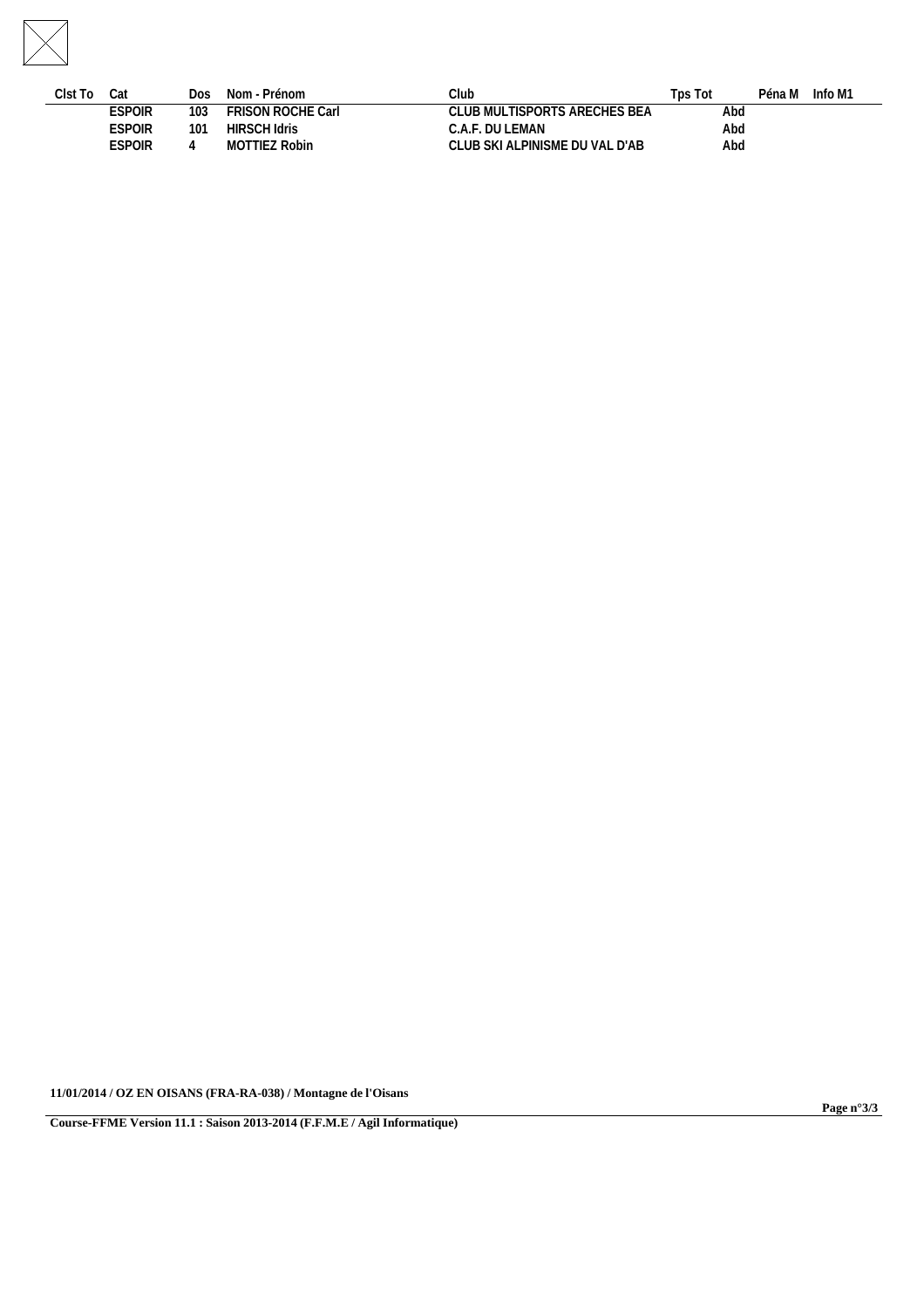

fédération française<br>de la montagne et de l'escalade

# **Championnat de France Individuel Pyramide d'Oz OZ EN OISANS (FRA) Le 11/01/2014**

# **Résultats par Catégorie Résultats Officiels Femmes**

| Clst To | Cat            | Dos | Nom - Prénom              | Club                         | Tps Tot           | Péna M | Info M1       |
|---------|----------------|-----|---------------------------|------------------------------|-------------------|--------|---------------|
| Sexe=F  |                |     |                           |                              |                   |        |               |
|         | <b>SENIOR</b>  | 181 | ROUX Laetitia             | TEAM ECRINS HAUTES ALPES     | 2h05:40.5         |        |               |
| 2       | <b>ESPOIR</b>  | 182 | <b>MOLLARET Axelle</b>    | C.A.F. ANNECY COMPETITION    | 2h14:14.5         |        |               |
| 3       | <b>SENIOR</b>  | 184 | <b>MANEGLIA Marion</b>    | CLUB DES SPORTS CHAMONIX     | 2h21:37.4         |        |               |
| 4       | <b>SENIOR</b>  | 183 | <b>FABRE Valentine</b>    | CLUB DES SPORTS CHAMONIX     | 2h23:50.7         |        |               |
| 5       | <b>SENIOR</b>  | 200 | <b>FAVRE Emilie</b>       | Licence HORS CLUB            | 2h35:06.2         |        |               |
| 6       | <b>SENIOR</b>  | 194 | <b>BONNEL Lorna</b>       | Licence HORS CLUB            | 2h35:08.3         |        |               |
|         | <b>SENIOR</b>  | 199 | <b>DU CREST Blandine</b>  | HAUTE TARENTAISE MONTAGNE SP | 2h38:35.6         |        |               |
| 8       | <b>ESPOIR</b>  | 196 | <b>CANDELA Salome</b>     | TEAM ISERE MONTAGNE          | 2h44:32.6         |        |               |
| 9       | <b>SENIOR</b>  | 202 | <b>ZANDERS Emmanuelle</b> | TEAM ISERE MONTAGNE          | 2h51:55.5         |        |               |
| 10      | <b>ESPOIR</b>  | 185 | <b>BONNEFOI Mathilde</b>  | TEAM ISERE MONTAGNE          | 2h54:46.4         |        |               |
| 11      | <b>SENIOR</b>  | 190 | <b>EDWARDS Meredith</b>   | CLUB DES SPORTS CHAMONIX     | $2h57:59.9$ +1:00 |        | <b>Batons</b> |
| 12      | <b>SENIOR</b>  | 201 | COMBAZ Céline             | TEAM ISERE MONTAGNE          | 3h00:00.0         |        |               |
| 13      | <b>SENIOR</b>  | 195 | LE ROUX Charlotte         | C.A.F. ANNECY COMPETITION    | 3h00:01.0         |        |               |
| 14      | <b>VETERAN</b> | 187 | <b>GACHET Christine</b>   | <b>TEAM ISERE MONTAGNE</b>   | 3h00:10.0         |        |               |
| 15      | <b>SENIOR</b>  | 193 | NAVILLE Tania             | CLUB DES SPORTS CHAMONIX     | 3h00:14.0         |        |               |
| 16      | <b>SENIOR</b>  | 191 | <b>BONETTO Elisabeth</b>  | HAUTE TARENTAISE MONTAGNE SP | 3h00:23.0         |        |               |
|         | <b>SENIOR</b>  | 198 | <b>GROS Céline</b>        | C.A.F. HAUT CHABLAIS MORZINE | Abd               |        |               |
|         | <b>SENIOR</b>  | 186 | <b>LOSAPPIO Marion</b>    | HAUTE TARENTAISE MONTAGNE SP | Abd               |        |               |

**11/01/2014 / OZ EN OISANS (FRA-RA-038) / Montagne de l'Oisans**

**Course-FFME Version 11.1 : Saison 2013-2014 (F.F.M.E / Agil Informatique)**

**Page n°1/1**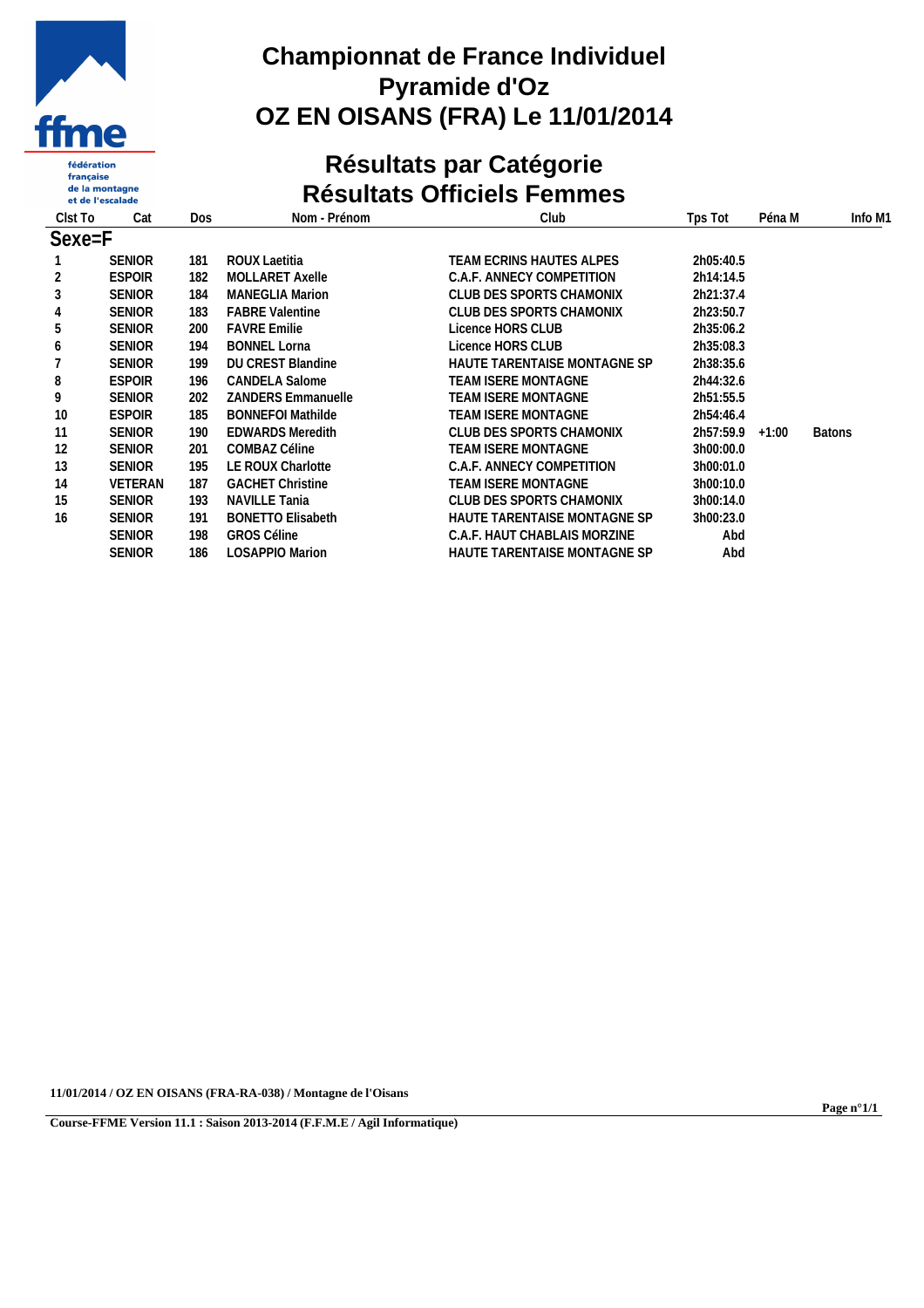

française<br>de la montagne et de l'escalade

# **Championnat de France Individuel Pyramide d'Oz OZ EN OISANS (FRA) Le 11/01/2014**

# **Résultats par Catégorie Resultats Officiels Vétérans**

| <b>CIstC</b> | Cat                   | Dos | Nom - Prénom              | Club                          | Tps Tot         | Péna M | Info M1       |
|--------------|-----------------------|-----|---------------------------|-------------------------------|-----------------|--------|---------------|
|              | Categ=VETERAN, Sexe=F |     |                           |                               |                 |        |               |
|              | VETERAN               |     | 187 GACHET Christine      | TEAM ISERE MONTAGNE           | 3h00:10.0       |        |               |
|              | Categ=VETERAN, Sexe=M |     |                           |                               |                 |        |               |
|              | VETERAN               | 5   | <b>GACHET Yann</b>        | CLUB DES SPORTS CHAMONIX      | 1h51:47.8       |        |               |
| 2            | VETERAN               | 9   | <b>PERRIER Florent</b>    | CLUB MULTISPORTS ARECHES BEA  | 1h55:11.8       |        |               |
| 3            | VETERAN               | 146 | <b>JUMERE Wilfrid</b>     | SKI CLUB CAMPAN TOURMALET     | 1h59:01.4       |        |               |
| 4            | VETERAN               | 133 | <b>BELLAGAMBA Alain</b>   | TEAM ECRINS HAUTES ALPES      | 1h59:19.8       |        |               |
| 5            | VETERAN               | 123 | PONCET David              | TEAM ECRINS HAUTES ALPES      | 2h03:54.1       |        |               |
| 6            | VETERAN               | 149 | JORIOZ Thierry            | HAUTE TARENTAISE MONTAGNE SP  | 2h08:09.1       |        |               |
|              | VETERAN               | 135 | <b>LEGIEDA Gregory</b>    | CLUB MULTISPORTS ARECHES BEA  | 2h13:43.4       |        |               |
| 8            | VETERAN               | 152 | <b>MOALIC Ronan</b>       | C.A.F. DAUPHINE SKI ALPINISME | 2h15:07.4 +1:00 |        | <b>Batons</b> |
| 9            | VETERAN               | 140 | <b>FORTE Frederic</b>     | MONTAGNES DE L'OISANS         | 2h18:06.3       |        |               |
| 10           | VETERAN               | 136 | <b>GIRODON Nicolas</b>    | CLUB MULTISPORTS ARECHES BEA  | 2h23:49.8       |        |               |
| 11           | VETERAN               | 130 | VIOUD Jérôme              | BELLES GRIMPES EN BELLEDONNE  | 2h26:09.9       |        |               |
| 12           | VETERAN               | 203 | FERRAND David             | Licence HORS CLUB             | 2h26:56.7       |        |               |
| 13           | VETERAN               | 115 | RIGAUD Daniel             | CAF CHAMBERY COMPETITION      | 2h31:28.6       |        |               |
| 14           | VETERAN               | 114 | <b>BARBIER Emmanuel</b>   | BELLES GRIMPES EN BELLEDONNE  | 2h35:28.1       |        |               |
| 15           | VETERAN               | 119 | <b>CAPRON Alain</b>       | MONTAGNES DE L'OISANS         | 2h35:55.4       |        |               |
| 16           | VETERAN               | 153 | RENAUD Christophe         | C.A.F. DAUPHINE SKI ALPINISME | 2h38:53.5       |        |               |
| 17           | VETERAN               | 148 | SCOGNAMILLO Stephane      | MONTAGNES DE L'OISANS         | 2h43:39.4       |        |               |
| 18           | VETERAN               | 143 | <b>BAYLE Olivier</b>      | C.P.L.V.R. - XTT RAID 63      | 2h45:50.3       |        |               |
| 19           | VETERAN               | 132 | <b>BERTOLINI Richard</b>  | CLUB DES SPORTS CHAMONIX      | 2h48:32.7 +1:00 |        | <b>Batons</b> |
| 20           | VETERAN               | 141 | <b>BAGNERES Olivier</b>   | C.A.F. DAUPHINE SKI ALPINISME | 2h49:20.7 +1:00 |        | <b>Batons</b> |
| 21           | VETERAN               | 125 | <b>GANDER Alain</b>       | CLUB DES SPORTS CHAMONIX      | 2h51:35.1       |        |               |
| 22           | VETERAN               | 131 | <b>BOIVIN Christophe</b>  | C.P.L.V.R. - XTT RAID 63      | 2h56:27.4       |        |               |
| 23           | VETERAN               | 138 | <b>DELAUNAY Michel</b>    | C.P.L.V.R. - XTT RAID 63      | 3h00:02.0       |        |               |
| 24           | VETERAN               | 145 | <b>TALOUD Pierre Yves</b> | TEAM ISERE MONTAGNE           | 3h00:07.0       |        |               |
| 25           | VETERAN               | 122 | ROWDO Philippe            | C.P.L.V.R. - XTT RAID 63      | 3h00:11.0       |        |               |
| 26           | VETERAN               | 116 | <b>RICHIER Lilian</b>     | ENTENTE SPORTIVE RENAULT SECT | 3h00:12.0       |        |               |
| 27           | <b>VETERAN</b>        | 142 | JOURNET Freddy            | TEAM ISERE MONTAGNE           | 3h00:17.0       |        |               |
|              | VETERAN               | 118 | <b>COLMARD Jean Louis</b> | MONTAGNES DE L'OISANS         | Abs             |        |               |
|              | <b>VETERAN</b>        | 127 | JEU Sebastien             | LES BALADINS DU BATONIEN      | Abs             |        |               |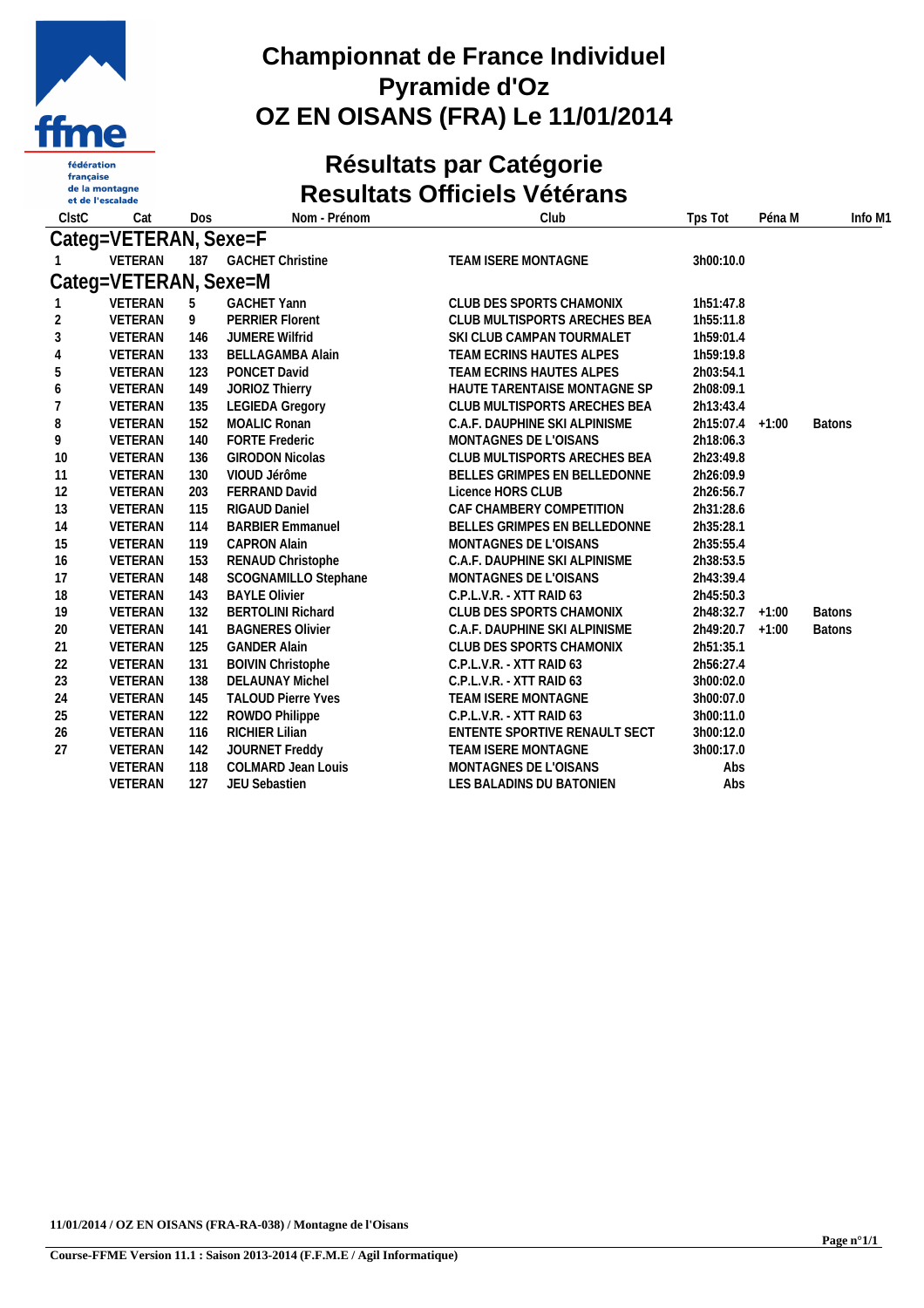

française<br>de la montagne et de l'escalade

## **Championnat de France Individuel Pyramide d'Oz OZ EN OISANS (FRA) Le 11/01/2014**

# **Résultats par Catégorie Resultats Officiels Jeunes**

| ClstC          | Cat                            | Dos        | Nom - Prénom                         | Club                                             | Tps Tot                | Péna M | Info M1   |
|----------------|--------------------------------|------------|--------------------------------------|--------------------------------------------------|------------------------|--------|-----------|
|                | Categ=CADET, Sexe=F            |            |                                      |                                                  |                        |        |           |
|                | CADET                          | 323        | MEYNET Fanny                         | C.A.F. DU LEMAN                                  | 1h44:21.7              |        |           |
| $\overline{2}$ | CADET                          | 328        | POLLET VILLARD Marie                 | C.A.F. ANNECY COMPETITION                        | 2h26:13.6              |        |           |
| 3              | CADET                          | 329        | MATTANA Mallaurie                    | FOURNEL ARGENTIERE CLUB ESCA                     | 2h44:31.8              |        |           |
| 4              | CADET                          | 351        | VEPER Mélanie                        | <b>ALTITOY</b>                                   | 2h51:02.8              |        |           |
|                | CADET                          | 326        | RASTOUT Mickaelle                    | CLUB DES SPORTS CHAMONIX                         | Abd                    |        |           |
|                | CADET                          | 352        | <b>VEDERE Lou</b>                    | SAINT LARY AURE MONTAGNE                         | Abd                    |        |           |
|                | CADET                          | 327        | MIQUET Laurine                       | TEAM ISERE MONTAGNE                              | Abs                    |        |           |
|                | Categ=CADET, Sexe=M            |            |                                      |                                                  |                        |        |           |
|                | CADET                          | 316        | <b>BOUVET Eddy</b>                   | C.A.F. HAUT CHABLAIS MORZINE                     | 1h37:23.1              |        |           |
| 2              | CADET                          | 353        | <b>CASTILLON Bastien</b>             | ARBIZON ESCALADE MONTAGNE                        | 1h40:44.3              |        |           |
| 3              | CADET                          | 314        | <b>BROUET Loic</b>                   | C.A.F. ANNECY COMPETITION                        | 1h41:15.1              |        |           |
| 4              | CADET                          | 308        | <b>ANSELMET Thibault</b>             | MAURIENNE ESCALADE                               | 1h42:34.3              |        |           |
| 5              | CADET                          | 301        | <b>GAYDON Robin</b>                  | C.A.F. HAUT CHABLAIS MORZINE                     | $1h47:47.1 + 10:00$    |        | Sonde_NC  |
| 6              | CADET                          | 304        | LYE Bastien                          | SPORTS DE MONTAGNE EN CERDAG                     | 1h48:10.7              |        |           |
|                | CADET                          | 303        | WANDEROILD Antoine                   | C.A.F. ANNECY COMPETITION                        | 1h50:51.2              |        |           |
| 8              | CADET                          | 315        | <b>BERTOLINI Lucas</b>               | CLUB DES SPORTS CHAMONIX                         | 1h51:05.4              |        |           |
| 9              | CADET                          | 309        | <b>HUIGE Titouan</b>                 | PYRENEES CATALANES SKI-ALPINIS                   | 1h52:43.0              |        |           |
| 10             | CADET                          | 310        | <b>BLANC Arthur</b>                  | CLUB MULTISPORTS ARECHES BEA                     | 1h54:50.7              |        |           |
| 11             | CADET                          | 306        | <b>ELLMENREICH Baptiste</b>          | CLUB DES SPORTS CHAMONIX                         | 1h57:09.6 +10:00       |        | Sonde_NC  |
| 12             | CADET                          | 305        | FAIVRE D ARCIER Killian              | PYRENEES CATALANES SKI-ALPINIS                   | $1h57:20.8$ +1:00      |        | Lun_Abs   |
| 13             | CADET                          | 311        | <b>COMBREAS Loic</b>                 | ETOILE SPORTIVE DU CORMET                        | 1h59:49.0 +1:00        |        | Peaux_app |
| 14             | CADET                          | 313        | <b>BARATAY Léon</b><br>MAHAUT Romain | C.A.F. DU LEMAN                                  | 2h06:58.6              |        |           |
| 15<br>16       | CADET<br>CADET                 | 312<br>302 | <b>GAUDIN Paul</b>                   | PYRENEES CATALANES SKI-ALPINIS<br>ROC EVASION    | 2h09:15.6<br>2h12:45.3 |        |           |
| 17             | CADET                          | 307        | PASDELOUP David                      | LUCHON HAUTE MONTAGNE                            | 2h18:56.4              |        |           |
|                |                                |            |                                      |                                                  |                        |        |           |
|                | Categ=ESPOIR, Sexe=F           |            |                                      |                                                  |                        |        |           |
|                | <b>ESPOIR</b>                  | 182        | MOLLARET Axelle                      | C.A.F. ANNECY COMPETITION                        | 2h14:14.5              |        |           |
| $\overline{2}$ | <b>ESPOIR</b>                  | 196        | <b>CANDELA Salome</b>                | TEAM ISERE MONTAGNE                              | 2h44:32.6              |        |           |
| 3              | <b>ESPOIR</b>                  | 185        | <b>BONNEFOI Mathilde</b>             | TEAM ISERE MONTAGNE                              | 2h54:46.4              |        |           |
|                | Categ=ESPOIR, Sexe=M           |            |                                      |                                                  |                        |        |           |
|                | <b>ESPOIR</b>                  | 91         | VIRET Léo                            | TEAM ISERE MONTAGNE                              | 1h49:44.9              |        |           |
| $\overline{2}$ | <b>ESPOIR</b>                  | 104        | <b>BOCHET Emilien</b>                | CLUB MULTISPORTS ARECHES BEA                     | 1h50:57.1              |        |           |
| 3              | <b>ESPOIR</b>                  | 90         | SALMON Morgan                        | HAUTE TARENTAISE MONTAGNE SP                     | 1h53:32.8              |        |           |
| 4              | <b>ESPOIR</b>                  | 94         | DUNAND PALLAZ Aurelien               | CLUB MULTISPORTS ARECHES BEA                     | 1h54:31.0              |        |           |
| 5              | <b>ESPOIR</b>                  | 107        | ROCHAIX Leo                          | CLUB MULTISPORTS ARECHES BEA                     | 1h54:32.0              |        |           |
| 6              | <b>ESPOIR</b>                  | 204        | <b>BENAND Yoann</b>                  | Licence HORS CLUB                                | 2h00:00.6              |        |           |
|                | <b>ESPOIR</b>                  | 89         | <b>LOCATELLI Baptiste</b>            | COURCHEVEL SPORTS ALPINISME C                    | 2h02:55.1              |        |           |
| 8              | <b>ESPOIR</b>                  | 108        | DAGUE Theo                           | C.A.F. ANNECY COMPETITION                        | $2h03:54.8$ +3:00      |        | Vet_Abs   |
| 9              | <b>ESPOIR</b>                  | 99         | <b>RIPOLL Clement</b>                | C.A.F. ANNECY COMPETITION                        | 2h04:34.9              |        |           |
| 10             | <b>ESPOIR</b>                  | 102        | POLLET VILLARD Francois              | C.A.F. ANNECY COMPETITION                        | 2h11:51.8              |        |           |
| 11             | <b>ESPOIR</b>                  | 100        | <b>REY Nicolas</b>                   | COURCHEVEL SPORTS ALPINISME C                    | 2h15:06.0              |        |           |
| 12             | <b>ESPOIR</b>                  | 110        | MONNEREAU Florian                    | LUCHON HAUTE MONTAGNE                            | 2h21:18.4              |        |           |
| 13             | <b>ESPOIR</b>                  | 206        | <b>BAUDIN Robin</b>                  | CLUB MULTISPORTS ARECHES BEA                     | 2h25:35.4              |        |           |
| 14<br>15       | <b>ESPOIR</b><br><b>ESPOIR</b> | 93<br>88   | <b>MARQUIS Robin</b><br>PUEYO Thomas | C.A.F. ANNECY COMPETITION<br>TEAM ISERE MONTAGNE | 2h26:16.5<br>2h41:51.3 |        |           |
| 16             | <b>ESPOIR</b>                  | 106        | <b>GACHET Yvon</b>                   | CLUB MULTISPORTS ARECHES BEA                     | 2h43:56.7              |        |           |
| 17             | <b>ESPOIR</b>                  | 105        | LIOTARD Alexandre                    | CAF CHAMBERY COMPETITION                         | 2h45:41.0              |        |           |
|                | <b>ESPOIR</b>                  | 103        | <b>FRISON ROCHE Carl</b>             | CLUB MULTISPORTS ARECHES BEA                     | Abd                    |        |           |
|                | <b>ESPOIR</b>                  | 97         | LOISEL Etienne                       | CAF CHAMBERY COMPETITION                         | Abd                    |        |           |
|                | <b>ESPOIR</b>                  | 111        | PORTANIER Tony                       | COURCHEVEL SPORTS ALPINISME C                    | Abd                    |        |           |
|                | <b>ESPOIR</b>                  | 101        | <b>HIRSCH Idris</b>                  | C.A.F. DU LEMAN                                  | Abd                    |        |           |
|                | <b>ESPOIR</b>                  | 92         | CHAMOUX Maxime                       | CLUB DES SPORTS CHAMONIX                         | Abd                    |        |           |
|                | <b>ESPOIR</b>                  | 113        | DANIOU Julien                        | C.S.A. 27ème B.C.A. Montagne E                   | Abd                    |        |           |
|                |                                |            |                                      |                                                  |                        |        |           |

**11/01/2014 / OZ EN OISANS (FRA-RA-038) / Montagne de l'Oisans**